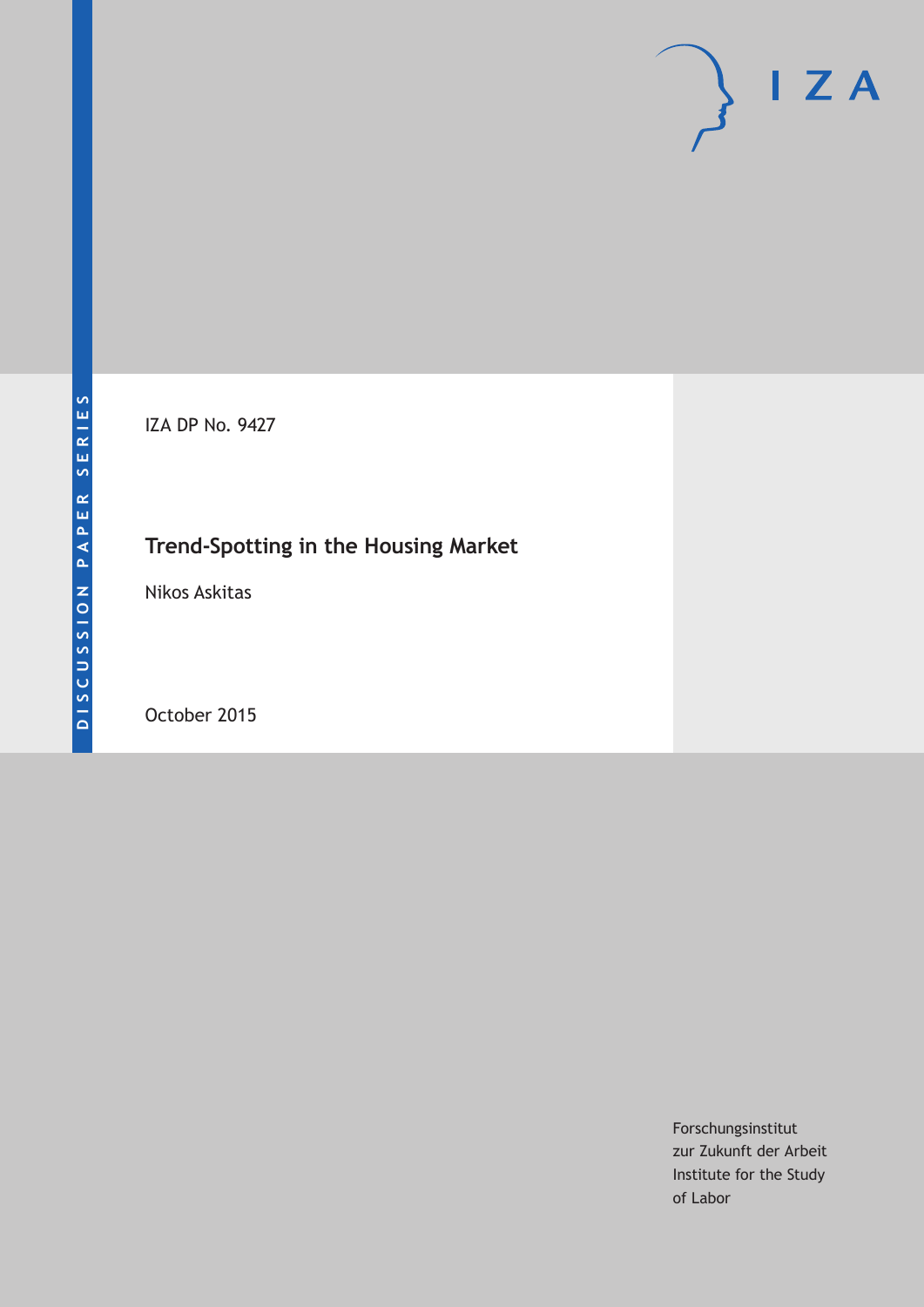# **Trend-Spotting in the Housing Market**

**Nikos Askitas**  *IZA* 

Discussion Paper No. 9427 October 2015

IZA

P.O. Box 7240 53072 Bonn **Germany** 

Phone: +49-228-3894-0 Fax: +49-228-3894-180 E-mail: iza@iza.org

Any opinions expressed here are those of the author(s) and not those of IZA. Research published in this series may include views on policy, but the institute itself takes no institutional policy positions. The IZA research network is committed to the IZA Guiding Principles of Research Integrity.

The Institute for the Study of Labor (IZA) in Bonn is a local and virtual international research center and a place of communication between science, politics and business. IZA is an independent nonprofit organization supported by Deutsche Post Foundation. The center is associated with the University of Bonn and offers a stimulating research environment through its international network, workshops and conferences, data service, project support, research visits and doctoral program. IZA engages in (i) original and internationally competitive research in all fields of labor economics, (ii) development of policy concepts, and (iii) dissemination of research results and concepts to the interested public.

IZA Discussion Papers often represent preliminary work and are circulated to encourage discussion. Citation of such a paper should account for its provisional character. A revised version may be available directly from the author.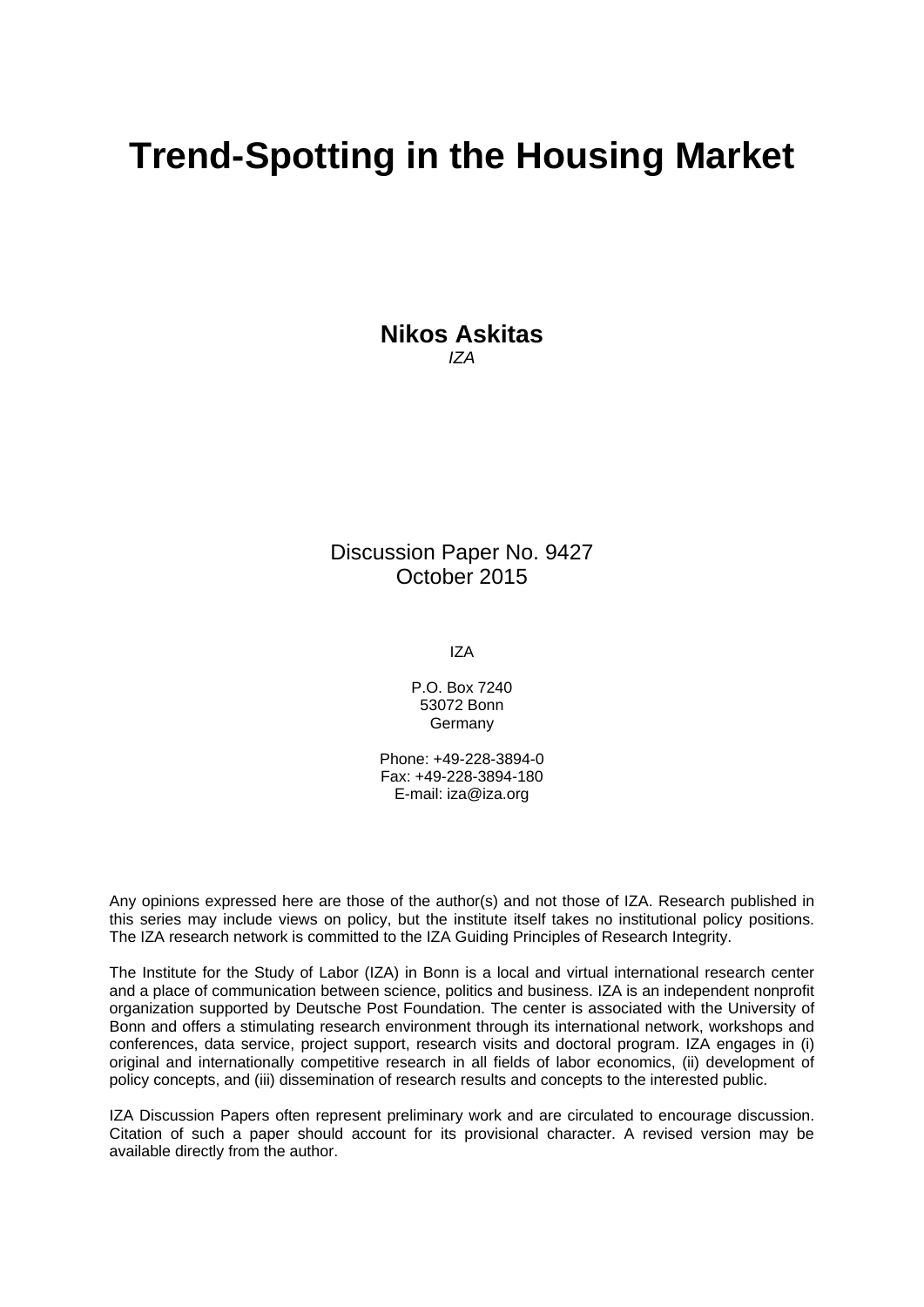IZA Discussion Paper No. 9427 October 2015

# **ABSTRACT**

# **Trend-Spotting in the Housing Market\***

I create a time series of weekly ratios of Google searches, in the US, on buying and selling in the Real Estate Category of Google Trends. I call this ratio the Google US Housing Market BUSE Index or simply the BUSE index. It expresses the number of "buy"-searches for each "sell"-search which, by means of certain regularity assumptions on the distribution of Internet users, I think is a good proxy of the number of prospective home buyers for each prospective home seller in the pool of prospective housing market participants. I show this ratio to have several unique, desirable properties which make it useful for understanding and nowcasting the US housing market. Firstly it has a significant correlation with the US national S&P/Case-Shiller Home Price Index. Since the latter is monthly and published as a three-month moving average with a two month lag and the Google Trends data is weekly we can have a short term nowcasting of housing prices in the US. In the seasonal variations of this ratio the BUSE index recaptures traces of prospect theory whose applicability in the housing market has been well documented. I show how these Google data can be used to create a consistent narrative of the post bubble burst dynamics in the US housing market and propose the BUSE index as an instrument for monitoring housing market conditions.

JEL Classification: C81, E65, G21, R31

Keywords: nowcasting, housing market, Google Trends, Google Search, S&P/Case-Shiller Home Price, complexity, behaviour, data science, computational social science, complex systems

Corresponding author:

 $\overline{\phantom{a}}$ 

Nikos Askitas Institute for the Study of Labor (IZA) Schaumburg-Lippe-Strasse 5-9 53113 Bonn **Germany** E-mail: askitas@iza.org

<sup>\*</sup> I would like to thank Konstantinos Tatsiramos and Christian Zimmermann for critical reading and/or helpful communications.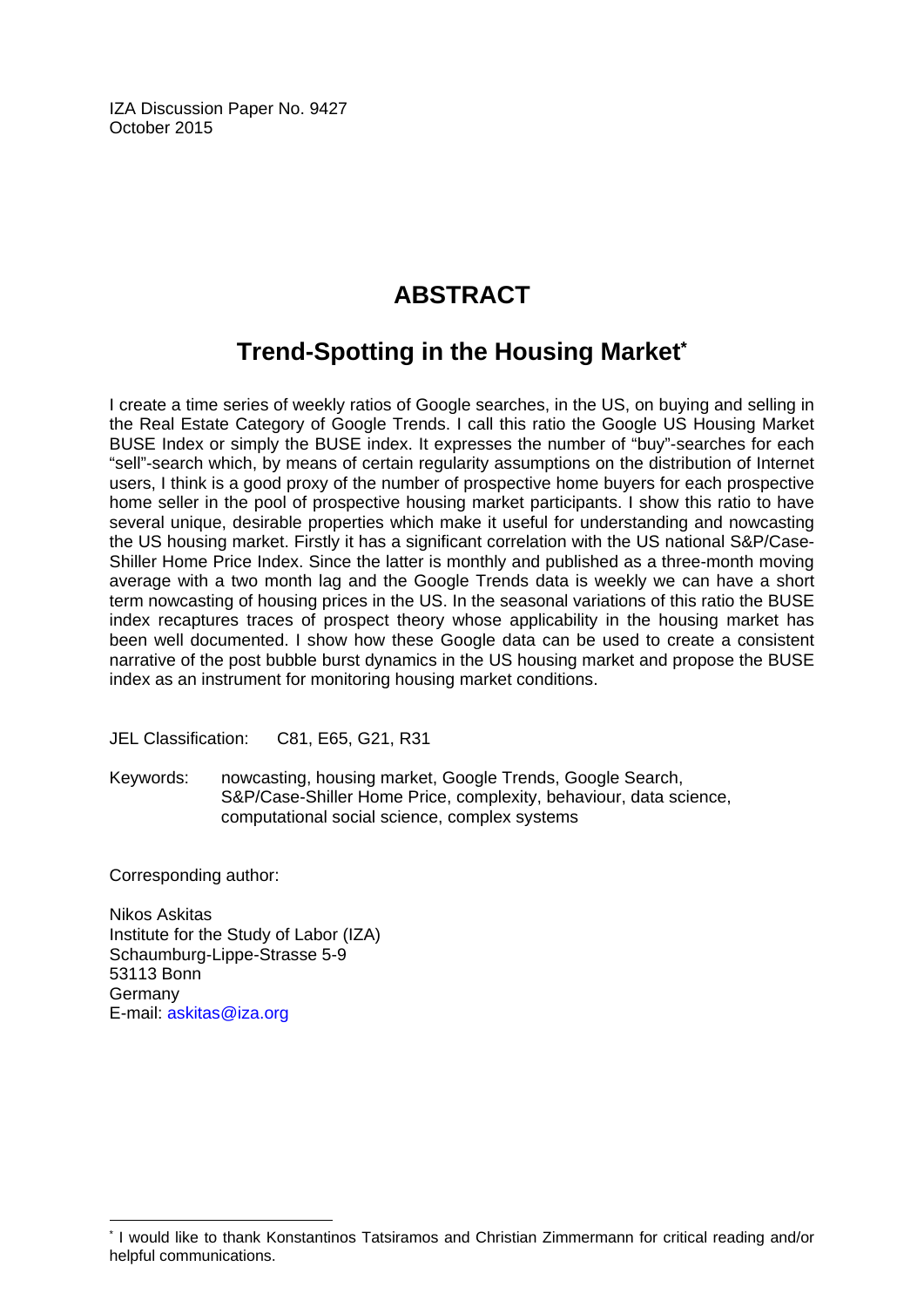## 1. INTRODUCTION

The US housing market is the subject of much research for many good reasons. A house is an asset and it is at the same time a home. As an asset it is related to a homeowner's long term expectations while as a home it defines a homeowner's lifestyle and forms her life attitudes. As a commodity it is related to a large supply chain of constructions materials and home equipment and it generates a significant number of jobs for construction, maintenance and sales. For these reasons it is also often an instrument of government intervention to the economy as a whole, a fact which contributes to the inherent endogeneity in the formation of home prices. These facts also explain why conventional economic wisdom is not entirely unfounded to maintain that as the housing market goes so goes the rest of the economy.

There is surely no shortage of house price indices in the US housing market, a fact which underlines the importance of this market, so why would we need another one? In order to answer this question but also in order to explain my choices in this paper I need to briefly discuss the available indices.<sup>[1](#page-3-0)</sup> There are five main housing price indices two of which are so called "median house price indices", the other three being "repeat sales indices". The former kind consists of the index by the National Association of Realtors (NAR) and the one by the Census Bureau (CB) while the latter kind consists of an index by the Federal Housing Finance Agency (FHFA) and two proprietary, one from CoreLogic (CL) and the well known S&P/Case-Shiller national index (S&P). These indices have various pros and cons and exhibit differences which may be explained by their methodologies. In short, median house price indices are blind to intrinsic, hedonic value while the repeat sales indices use a prior sale as a proxy for the hedonic value. The FHFA index is a repeat sales index which however is based only on sales of houses securitised by Fannie Mae and Freddie Mac while S&P and CL are based on "arm's length transactions" with the CL being slightly broader. I choose the S&P index because its data is readily available on the S&P website.

So why do we need yet another index? If we could in some way capture buying thoughts of prospective home buyers or selling thoughts of prospective home sellers in real time we should be able to monitor housing market conditions regardless of the fundamentals that may be driving the housing market. A simple ratio of the number of buying thoughts to the number of selling thoughts ought to tell us something about the formation of upcoming home prices. Underwriting standards, interest rates, mortgage rates, lending trends and practices, inflow of foreign capital, prevalence of securitisation of mortgages, government programs for affordable housing, tax incentives for home buyers, labor market conditions, whatever the fundamentals are each time they ought to shape that ratio and in fact they ought to be captured by that ratio. So the answer to the question of "why yet another index" is that I seek to construct an index which is buzz based and contains the sperm of what later becomes price. It is for that reason that "arm's length transactions" are better suited as a target variable.

But where can we find data to build a time series of the number of buying thoughts to the number of selling thoughts in the population? The answer to this question may be different

<span id="page-3-0"></span><sup>&</sup>lt;sup>1</sup>The information is largely based on information from the "St. Louis Fed On the Economy blog" and was pointed out to me by Christian Zimmermann.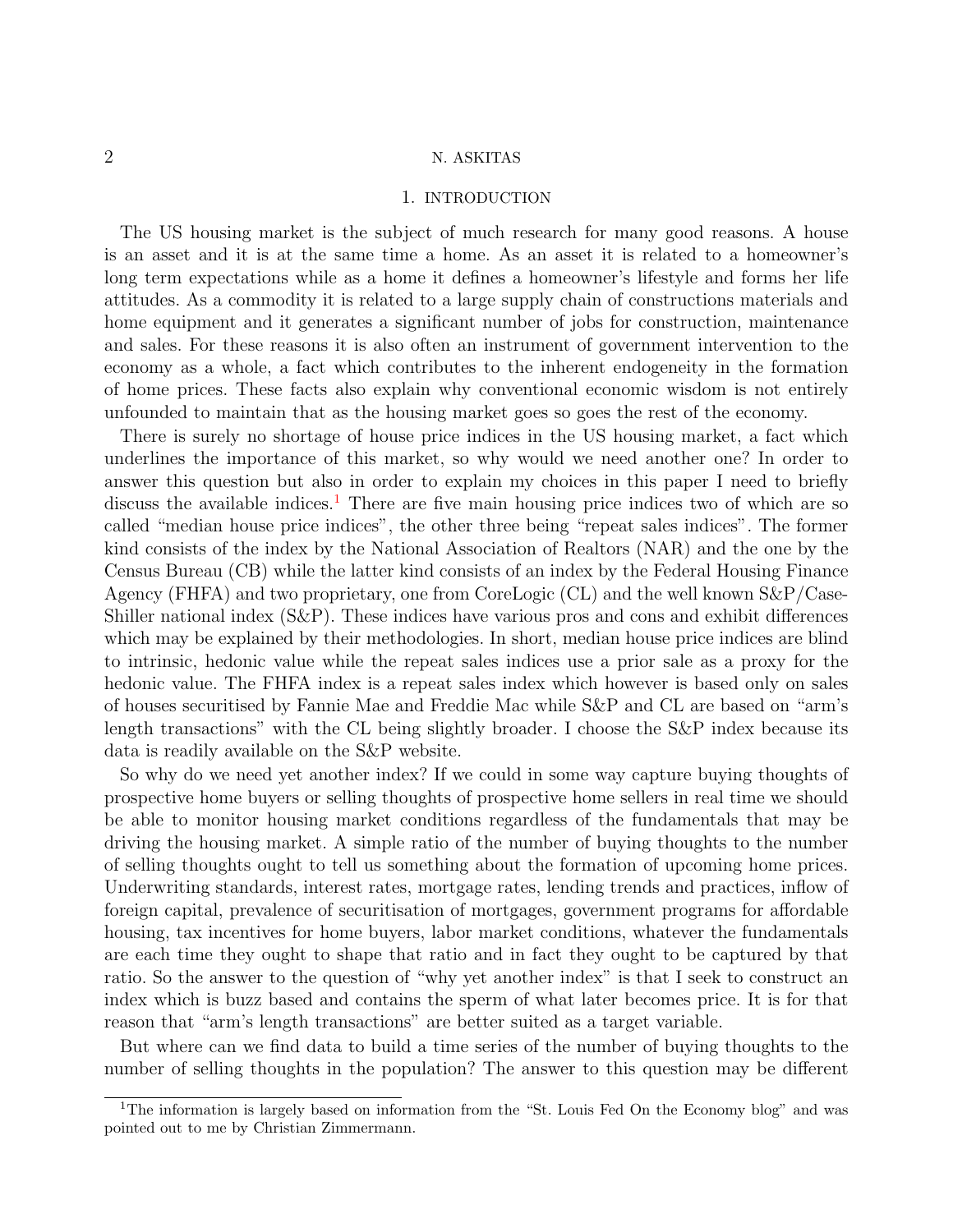in each era but in ours the place to search for this type of data is the internet. Newspapers played a decisive role in the early history of "speculative bubbles" which are nothing else but market expectations of one kind or another. Technological improvement (vacuum tube amplification) brought the price of the telephone down in the early 1900 and helped its adoption by households, making long distance calls affordable. The subsequent proliferation of the tele-phone played a role in the "volatile stock market of the 19[2](#page-4-0)0's"<sup>2</sup>. The stock market boom of the 1990s was similarly accompanied by another technological revolution: the advent of the internet. Email, Google search, chat rooms and their more evolved variants of Social Media as we know them today brought on the era of a more intensive "interpersonal contagion of ideas". It is therefore not far fetched to search for market clues in internet data, especially at a time when virtually every market has an online component [\(Askitas and Zimmermann](#page-13-0) [\(2015\)](#page-13-0)).

In [Askitas and Zimmermann](#page-13-1) [\(2011\)](#page-13-1) we could show how by looking at Google Search intensities for "hardship letter" we may nicely nowcast mortgage delinquency rates in the US housing market during the surge of mortgage delinquencies. In this paper I follow and adapt an idea in [Askitas](#page-13-2) [\(2015\)](#page-13-2) and look at ratios of searches containing the word "buy" to searches containing the word "sell", in the Google category Real Estate. These are the buying and selling thoughts of our prospective market participants. I thus obtain an index, which I call the Google US Housing Market BUSE Index or simple the BUSE index. It captures the relative proliferation of prospective buyers to prospective sellers in the pool of prospective buyers and sellers i.e. the pool of all prospective market participants<sup>[3](#page-4-1)</sup>.

Since sooner or later the Efficient Market Hypothesis weighs in on asset price movements, even if it some times gets obstructed by various types of irrationalities, predicting the (far) future is a futile exercise. Consistent with [Choi and Varian](#page-13-3) [\(2012\)](#page-13-3) I don't hence claim to predict future prices but simply to nowcast their formation in the present. In the literature which uses Google Trends to forecast economic variables the standard approach is to enhance a standard seasonal autoregressive model with Google Trends categorical data and record improvements of the mean square error as in [Choi and Varian](#page-13-3) [\(2012\)](#page-13-3). The novelty of this paper is that we use the Google Trends category "Real Estate" but take the ratio of buy to sell searches therein. This technique has only been used in [Askitas](#page-13-2) [\(2015\)](#page-13-2) in another context with very good results. When someone searches information on selling in the Real Estate category then they are very likely a prospective seller of real estate and when they are searching for information on buying they are prospective buyers. Diluting or concentrating prospective buyers then in this pool ought to have a significance in the housing market as it ought to be related to supply and demand as it indeed does. In forming the ratio of searches I get rid of the denominator in the Google Trends data and hence observe ratios of the real number of such searches which I can then more justifiably view as the concentration of prospective buyers in the pool of prospective housing market participants.

In the post 2006 Bubble burst US housing market this ratio correlates strongly and negatively with housing prices as expressed by the  $S\&P/C$ ase-Shiller U.S. National Home Price Index

<span id="page-4-1"></span><span id="page-4-0"></span><sup>2</sup>Rober J. Shiller, Irrational Exuberance, Third Edition pp.101, 181, 182.

<sup>3</sup>Adding "build" searches appears to sharpen the results. This I believe is due to the fact that builders may be former buyers and data on building permits shows that building new homes is currently on the rise.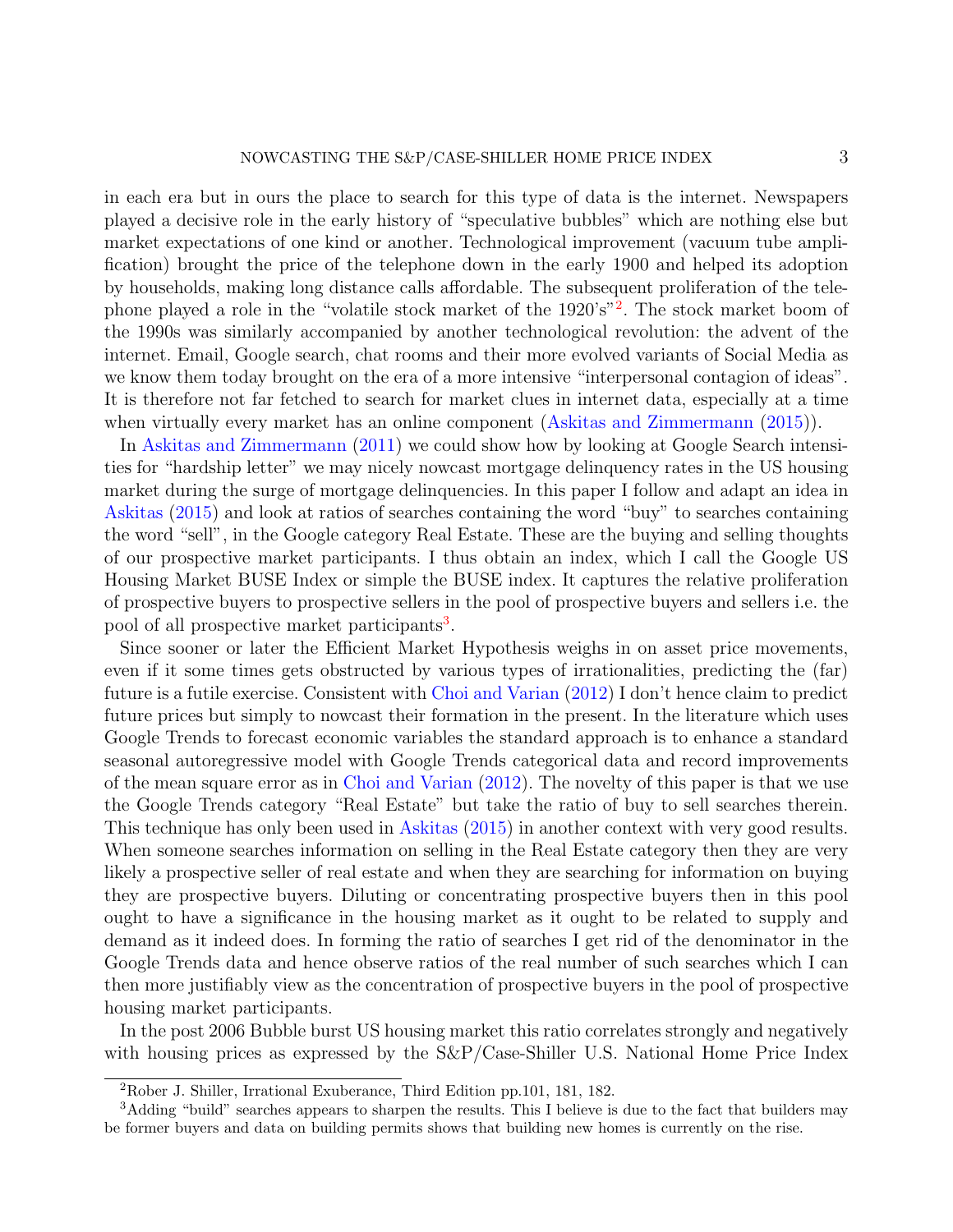and this is the main result of this paper. In the boom phase (which we can unfortunately only observe since January 2004) as prices increase prospective buyers are being increasingly diluted in a pool where sellers proliferate, setting the stage for a downturn. When the probability that a house on sale will be sold reaches a trigger threshold (which we estimate around 15%) the bust phase is initiated with falling prices and an increase in the concentration of prospective buyers among decreasing prospective sellers. The movement of the BUSE index counter to prices is consistent with a phase difference between buyers and sellers: in a boom sellers are accelerating their entry in the pool only after buyers start slowing down due to the high prices and that in a bust sellers are living at accelerating rates after buyers start slowing their exit down. A more technical way to say this is that the percentage of change of buyers and sellers is related so that when one reaches its local extremum the other one changes concavity.

Observing the seasonal properties of this ratio we see that while the relative intensities of both "buy" and "sell" searches have a Christmas time trough the ratio of buyers to sellers exhibits a peak, a phenomenon consistent we think with prospect theory which postulates that all other things kept equal a loss hurts more than a comparable gain pleases. The trough in both buy and sell searches means that Housing market participation is viewed or felt as incompatible to the Christmas time, family oriented, hedonic bliss. The fact now that the buy to sell ratio spikes tells us that selling is more incompatible than buying. The intensity of the peak at the lowest point of the bust is much higher than at the peak of the housing bubble strengthening my point that what we observe is indeed an aggregate form of prospect theory in action [\(Kahneman and Tversky](#page-13-4) [\(1979\)](#page-13-4)).

I also take a look at the dynamics of sales and inventories of existing homes, the housing prices and the BUSE index and find a narrative which sheds light into the post bubble burst dynamics. In order to better allow the dynamics to emerge I apply certain a smoothing technique to the time series by breaking each one of them into twelve month-based annual series, imputing missing values linearly in between and taking point-wise averages of all twelve series. This method allows us to plot what a trained eye sees in time series with periodicities of varying frequency and it returns quieter results than doing a month fixed effects smoothing. A certain pork-cycle-like pattern emerges [\(Hanau](#page-13-5) [\(1928\)](#page-13-5)) among sales of existing homes (which we think of as a proxy for demand), their inventory (supply), S\$P house prices and the BUSE index: rising sales (indicating increasing demand) pull prices up and draw sellers into the market (supply) while draining the market of prospective buyers faster than of prospective sellers. The sales peak first, the prices peak subsequently in tandem with the bottoming out of the BUSE index while the inventory peaks last and we are in a bust. In the second phase sales bottom out first followed by the prices hitting the lowest point in tandem with the peak of the BUSE index and finally a bottoming out of the inventory. The market is on the rise again. At the end of this stage it would appear as though we are getting ready for a bust.

The rest of this paper is structured as follows. In Section [2](#page-6-0) I discuss the data sources, the data and its transformations. In Section [3](#page-9-0) I describe the dynamics of the post bubble burst US housing market showing how the Google BUSE Index may be used to create a narrative of the dynamics of the housing market. In that section I pose the question of whether the market is about to rinse and start over entering another bust. In Section [4](#page-11-0) I do some forecasting exercises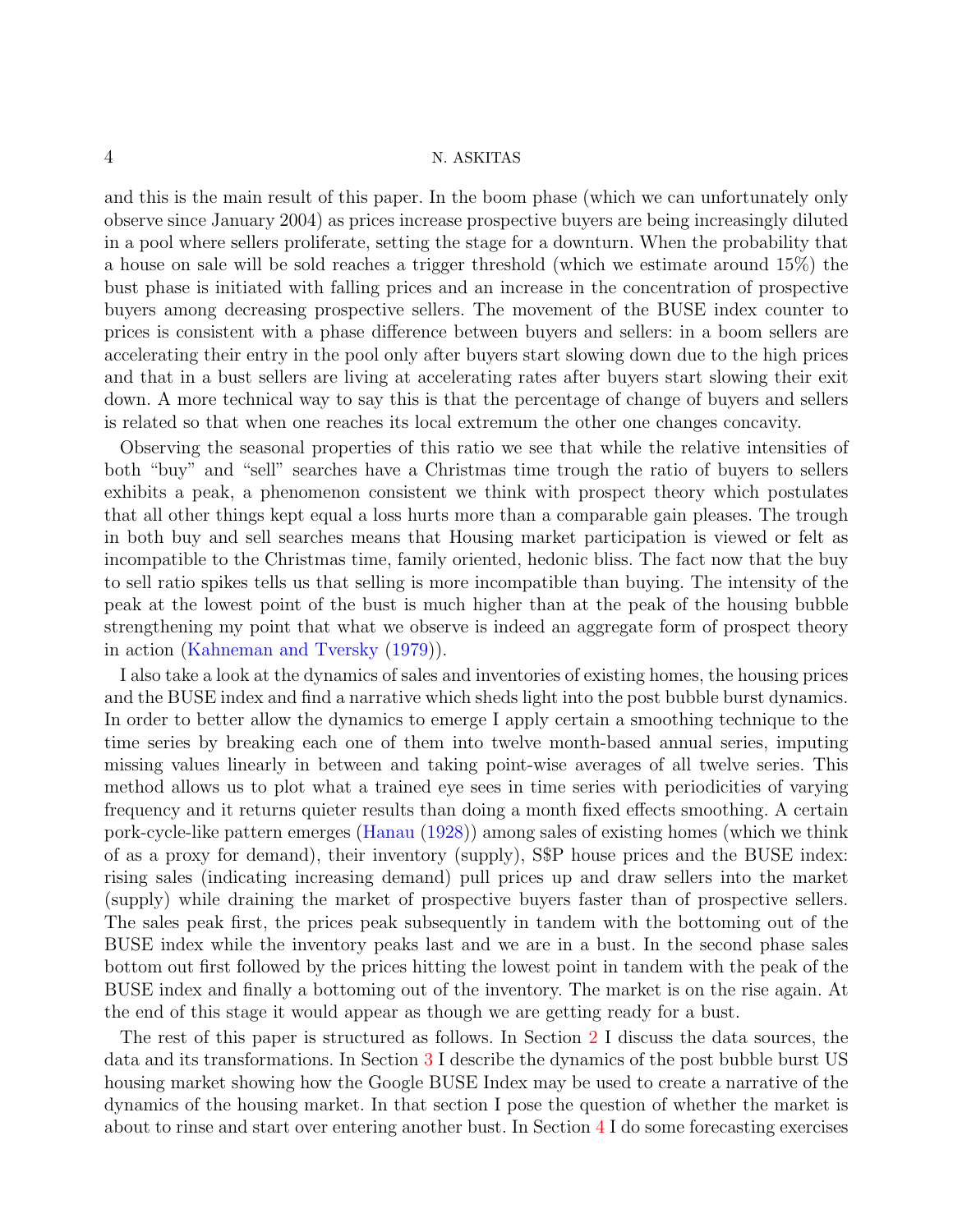and in Section [5](#page-13-6) I close with conclusions.

### 2. DATA

<span id="page-6-0"></span>Google Trends data<sup>[4](#page-6-1)</sup> is relative data. Within an aggregation time unit i (which can be a hour, a day or a week) we take the number  $x_i$  of searches which include our keyword of interest x and divide that by the total number of searches  $T_i$  in the same aggregation time unit i, so that we form  $x_i/T_i$ . Moreover if we are observing a certain time period (which can be seven days for hourly data, three months for daily data and everything since 2004 for weekly data) then  $i = 1 \dots n$  for some  $n (n = 7 \times 24)$  in case of hourly data or about  $3 \times 30$  in case of daily or the number of weeks since 2004 in case of weekly data). If then  $M_n = \max_{i=1...n} \{x_i/T_i\}$  then the time series we get from Google is:

$$
G_i(\mathbf{x}) = \frac{100 \cdot x_i}{T_i \cdot M_n}
$$

<span id="page-6-2"></span>or setting  $c_n = 100/M_n$ 

$$
G_i(\mathbf{x}) = \frac{x_i}{T_i} c_n. \tag{2.1}
$$

Google uses undisclosed, proprietary algorithms to classify and group searches into categories such as Travel, Real Estate, Business, Health etc. The final piece of Google trends nomenclature we need to explain in order to proceed with the description of the data is the exclusion mechanism. One can ask for all searches containing a certain keyword without searches which contain certain others; up to 30 keywords can be excluded. For examples drawing the time series for " $x - y_1 \cdots - y_{30}''$  will produce the relative volumes of all searches which contain the word **x** without those that contain any of  $y_1, \dots, y_{30}$ .

For obvious reasons I restrict my attention to the Google category "Real Estate". In analogy to [Askitas](#page-13-2) [\(2015\)](#page-13-2), where I looked for searches yes -no and no -yes to successfully and precisely nowcast the Greek Referendum of July 5 2015, I exploit the dichotomy between buy and sell in the Real Estate category. In other words I look for two time series:

"buy 
$$
- \text{sell}''
$$
 and "sell  $- \text{buy}''$ .

I thus get two time series which may be thought of as the buy and sell "buzz" (i.e. search intensities for "buy" and "sell") in the Google category "Real Estate". These time series look as depicted at the top of Figure [1.](#page-7-0)

Search intensities are vulnerable to ambient search noise and shocks from irrelevant keywords in other words from random variation of the denominator in equation [\(2.1\)](#page-6-2) hence I will be looking at the "buy to sell ratio" just like I did with the "no to yes" ratio in [Askitas](#page-13-2) [\(2015\)](#page-13-2). In other words the series that I will form is the point-wise ratios of the BUY and the SELL series. This series has the advantage that it equals the ratio of the absolute number of buy

<span id="page-6-1"></span><sup>&</sup>lt;sup>4</sup>The general description of the data in this section draws heavily from the data section of [Askitas](#page-13-2) [\(2015\)](#page-13-2)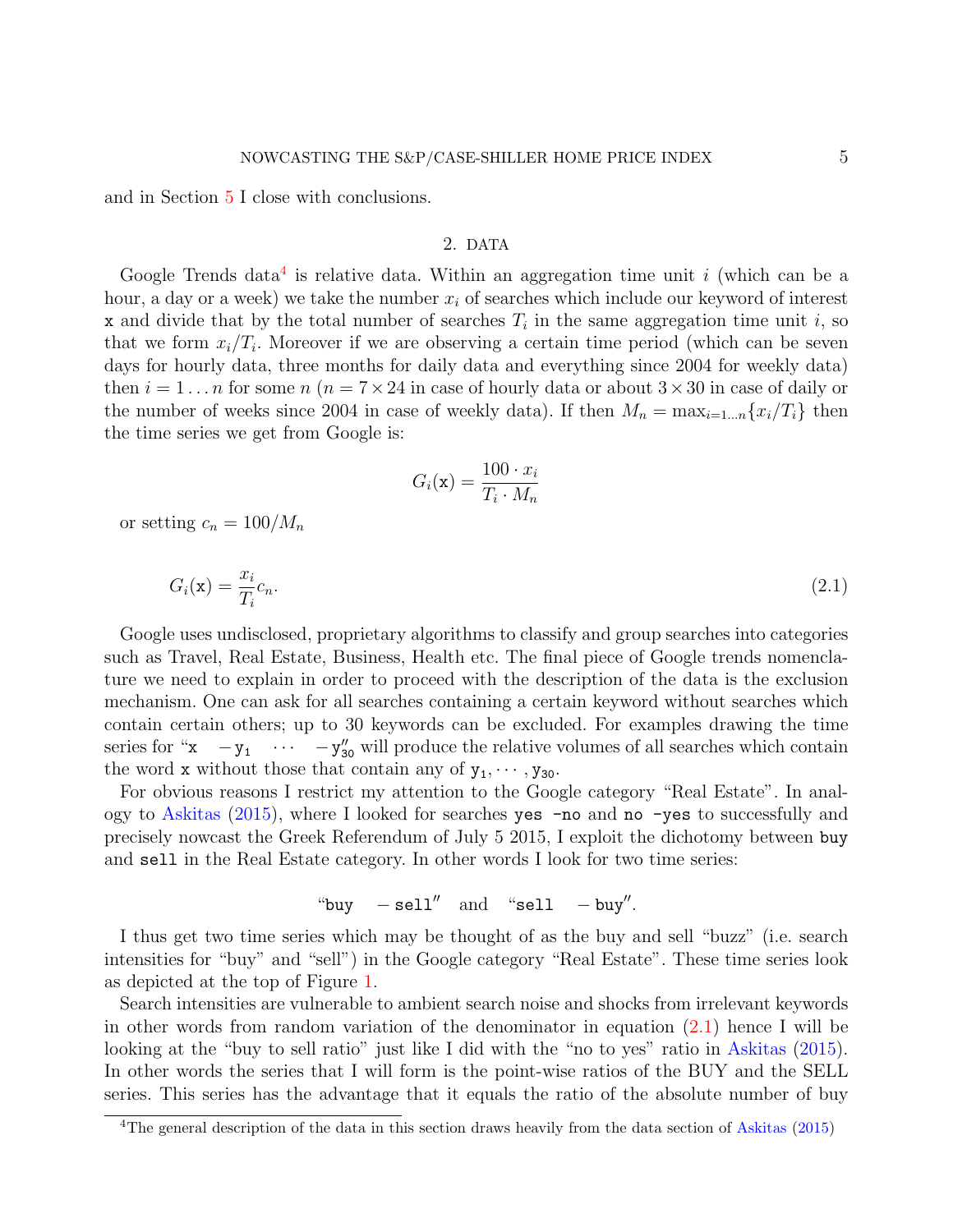6 N. ASKITAS



<span id="page-7-0"></span>Figure 1.— BUY searches are "buy -sell" and SELL searches are "sell -buy". Twelve week moving averages are also displayed to better depict the trends. The time series is aggregated and published on a weekly basis. Data Source: Google Trends (<www.google.com/trends>).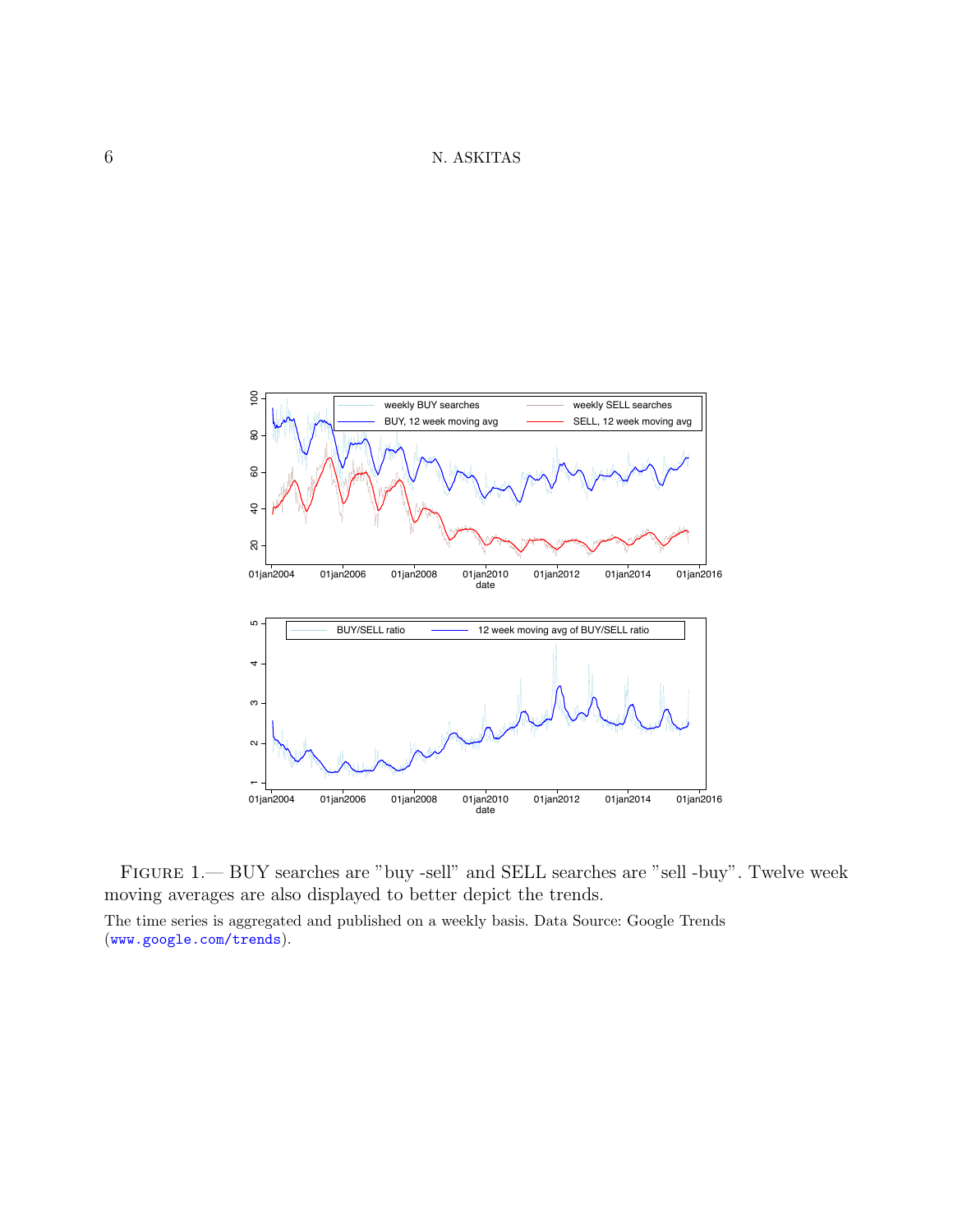searches to the absolute number of sell searches in other words it is no longer vulnerable to the denominator of equation [\(2.1\)](#page-6-2). The series and its twelve week moving average are depicted at the bottom of Figure [1.](#page-7-0)

Notice that while , in Figure [1,](#page-7-0) in both the sell and the buy searches we observe seasonal Christmas lows the ratio peaks. In other words during low relative volumes for buy and sell we have more prospective buyers than sellers.

Another version of what we discussed so far can be drawn with buy, sell and build and by forming the ratio of buy searches to the sum of sell and build searches. The ratio drawn in this way has a better correlation with the Shiller House Price Index.

I now use the thirty keywords exclusion option in Google Trends to provide support for the plausibility of my identification strategy. In the next session I will compare the buy to sell ratio with housing prices and that will of course be the ultimate test. By successively excluding terms we can have a good picture of the sort of searches which contain buy or sell in the Real Estate category. The results are in Figure [\(2\)](#page-8-0). By the additional keywords it can be seen that we can reasonably hope that "buy searches" broadly identify (house) buyers and that "sell searches" broadly identify (house) sellers. The order by which we subtract keywords is significant. Earlier terms have a larger share in the respective searches.



<span id="page-8-0"></span>FIGURE 2.— The breakdown of the buy (top) and the sell (bottom) searches by additional keyword.

BUY, terms excluded: -sell -house -houses -home -homes -property -estate -apartments -owner -condo -land -rent -things -when -timeshare -best -apartment -condos -short -foreclosures -looking -flats -townhouse -timeshares -foreclosure -orlando -cabins -before -case.

SELL, terms excluded: -buy -to -house -how -home -homes -estate -help -timeshare -houses -assist -my -land -sale -property -short -condo -condos -share -timeshares -apartments -you -rent -online -u -shares. Data Source: Google Trends (<www.google.com/trends>) and own calculations.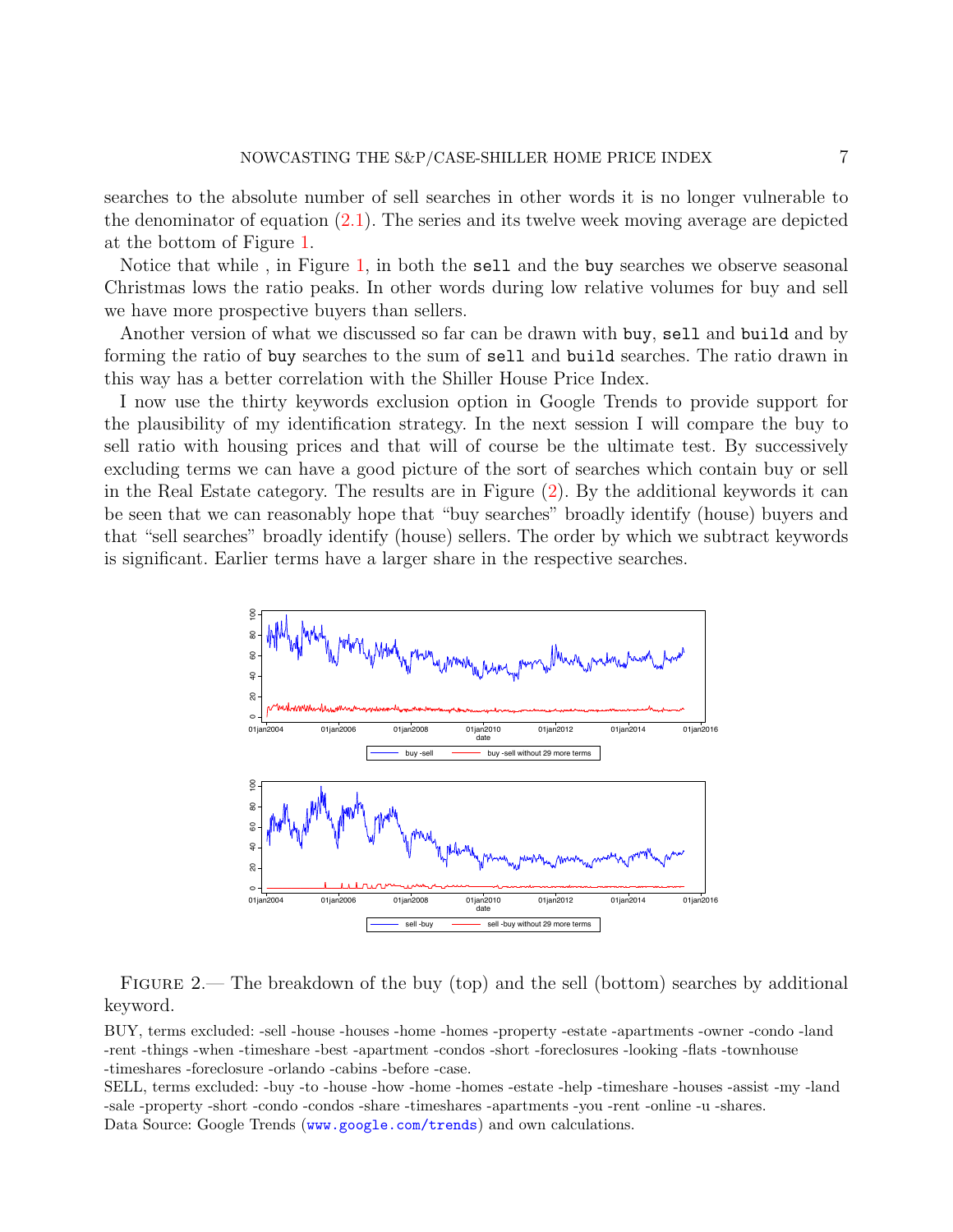Finally notice that using the buy to sell ratio  $q$  we can now find the shares of buyers and sellers, as in [Askitas](#page-13-2) [\(2015\)](#page-13-2) in the space of the buy and sell searches as follows. The percentage of buyers is  $100q/(1+q)$  and the percentage of sellers is give by  $100/(1+q)$ .

In conclusion this paper's identification strategy for the choice of keywords is to first choose the Google Trends category "Real Estate" to establish relevance to the housing market, to then look at buy and sell searches therein and by excluding terms establish that most if not all of the searches are made from buyers and sellers respectively. The ratio is now a ratio of prospective buyers to sellers.

#### 3. BOOM BUST DYNAMICS IN THE POST BUBBLE BURST TIME

<span id="page-9-0"></span>Admittedly one would have had to wait a very long time in order to see variable dynamics in the US housing market as the S&P/Case-Shiller U.S. National Home Price Index rose more than 7 fold from 25.18 in February of 1975 to its peak of 184.62 in August of 2006. But we are in the post bubble burst era and the dynamics are there and depict remarkable regularity which I organised in Figure [4](#page-10-0) and I now want to describe. In order to take seasonal variation and random noise out I apply a certain smoothing to all series which captures the intuition that a trained eye applies to such series by ignoring seasonal variations in order to see the trend. For each series  $S = (S_i : i = 1, ..., n)$  I create 12 sub-series  $S^j = (S_i^j)$  $i = 1, \ldots, n$ one for each month  $j = 1, ..., 12$ . Each  $S^j$  is formed from S as follows. First I restrict S to the j-th month with missing values everywhere else. Then I fill in the missing values by linear imputation between border values. Finally I take point-wise averages to form the smoothened series. In Figure [3](#page-9-1) I demonstrate this for the ratio of buy to sell searches and the months j=6, 12 i.e. I smoothen using only 2 instead of 12 months in order not to clatter the graph.



<span id="page-9-1"></span>Figure 3.— Smoothing the monthly BUSE index using June and December values Data Source: Google Trends (<www.google.com/trends>) and own calculations.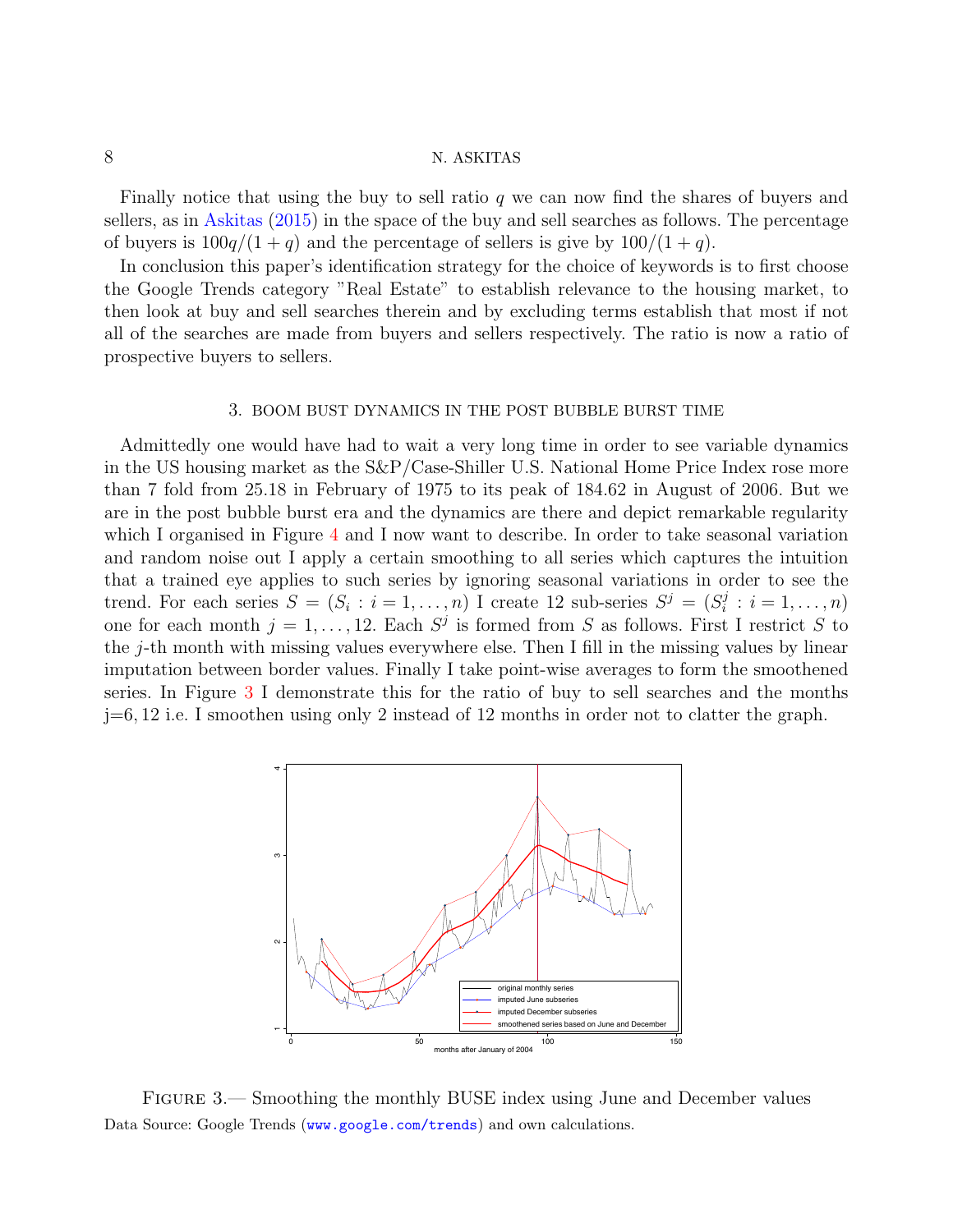I take smoothings of the S&P/Case-Shiller U.S. National Home Price Index and the Google BUSE index (top), the inventory of existing homes on sale and the sales of existing home (middle) and the probability of a house on sale to be sold (bottom). The latter probability is simply the ratio of sales to inventory.



<span id="page-10-0"></span>FIGURE 4.— The dynamics of prices and market participation

The series have been smoothened in order to better recognise the cyclical pattern. Data Source: Google Trends (<www.google.com/trends>), FRED (<research.stlouisfed.org>), S&P Dow Jones Indices (us. spindices.com) and own calculations.

Notice how the Google BUSE index moves counter to price (i.e. prospective buyers are being diluted in the pool of prospective market participants during price hikes and their concentration increases on falling prices) and how the two indices reach their (opposite) local extrema simultaneously and of course turn around in tandem. We notice that when the sale probability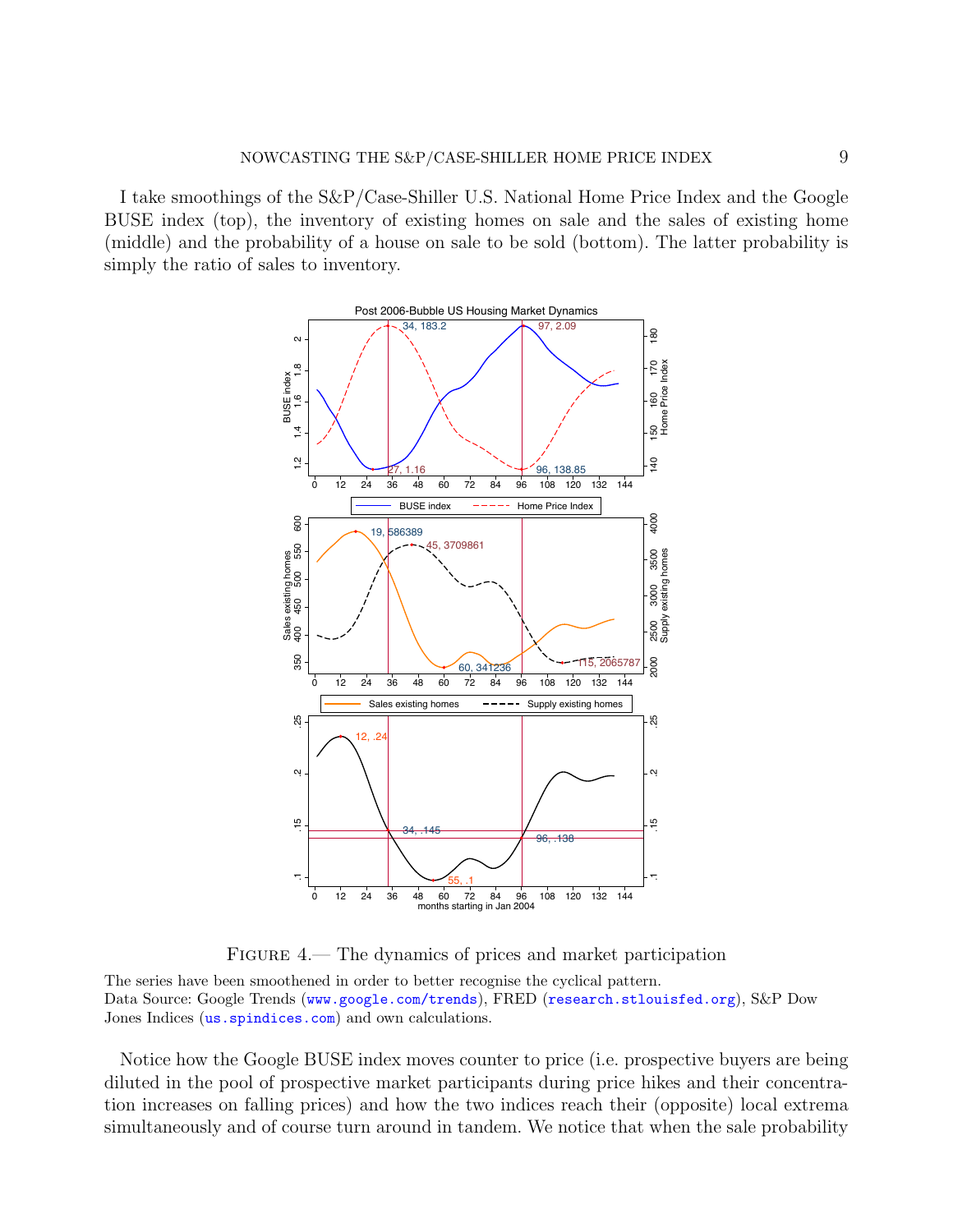is below .138/.145 we have decreasing prices and increasing BUSE index while above .138/.145 we see the opposite. All in all a remarkably consistent and regular picture.

I distinguish three phases. In the first phase we have increasing prices with the Shiller National House Price Index peaking at 183.2 points in Oct of 2006. In the second phase we observe decreasing prices with the Shiller House Price Index bottoming out at 138.85 points in December 2012. In the third phase house prices return to an increasing trend which continues to date although it seems to be slowing down.

The turnaround of the S&P Index is preceded by the turnaround of sales and succeeded by the turnaround of supply while the threshold for a house price turnaround appears to be around probability of sale of .138/.145 (bottom of Figure [4\)](#page-10-0). Finally increasing prices are accompanied by a decreasing share of prospective buyers in the pool of prospective market participants (top of Figure [4\)](#page-10-0) while decreasing prices happen at the same time as it becomes increasingly likely to find a prospective buyer in the pool of prospective market participants. Notice that house prices and the BUSE index reach their opposite local extrema almost simultaneously with the BUSE index bottoming out 5 months in advance of the prices peak. Notice that the BUSE index is measured before the Shiller price index is made known (2 month lag) and that therefore it is the BUSE index which shapes the prices and not the other way around. In fact the BUSE index is the aggregate expression of real time market dynamics whose expression in the S%P price is made known with a delay of two months. Of course market participants (at least those who just bought a home) are known to actually do know current price trends [\(Case et al.](#page-13-7) [\(2012\)](#page-13-7)) as they only exaggerate their 10 year expectations.

In the first phase a high probability of sales indicates increasing demand which drives prices up and leads to increasing supply of houses on sale. At the same time though prospective buyers become more and more rare in the pool of prospective market participants which sets the stage for a price bust. The bust then comes when there is 1.23 prospective buyers for every seller or builder. When prospective buyers become sufficiently rare i.e the BUSE index reaches a minimum the market can no longer sustain its price level. When the prices are dropping the supply of houses on sale is decreasing and the sales are also decreasing. Prospective buyers proliferate setting the stage for a price stabilisation and turnaround. First the sales turn around and when there are 2 prospective buyers per seller or builder the prices are climbing again. It is also the point when the probability of a sale breaks through its critical threshold. This means real market conditions are such that one "feels" an improvement in the chances of selling a house on sale and also senses the number of prospective buyers is increasing hence sellers are starting to become more demanding. In the third phase we have climbing prices again sales and in particular supply of houses on sale is recovering extremely slowly. This may be due to the fact that many of the owners who would like to sell are still under water.

### 4. NOWCASTING

<span id="page-11-0"></span>There are several approaches to dealing with mixed frequency data, in this case weekly Google Trends data and monthly home sales, home supply and Shiller index. We choose the simplest one by reducing the higher frequency data to the lowest one. We do this by taking the weekly Google Trends series and averaging out by month. This method is viable for a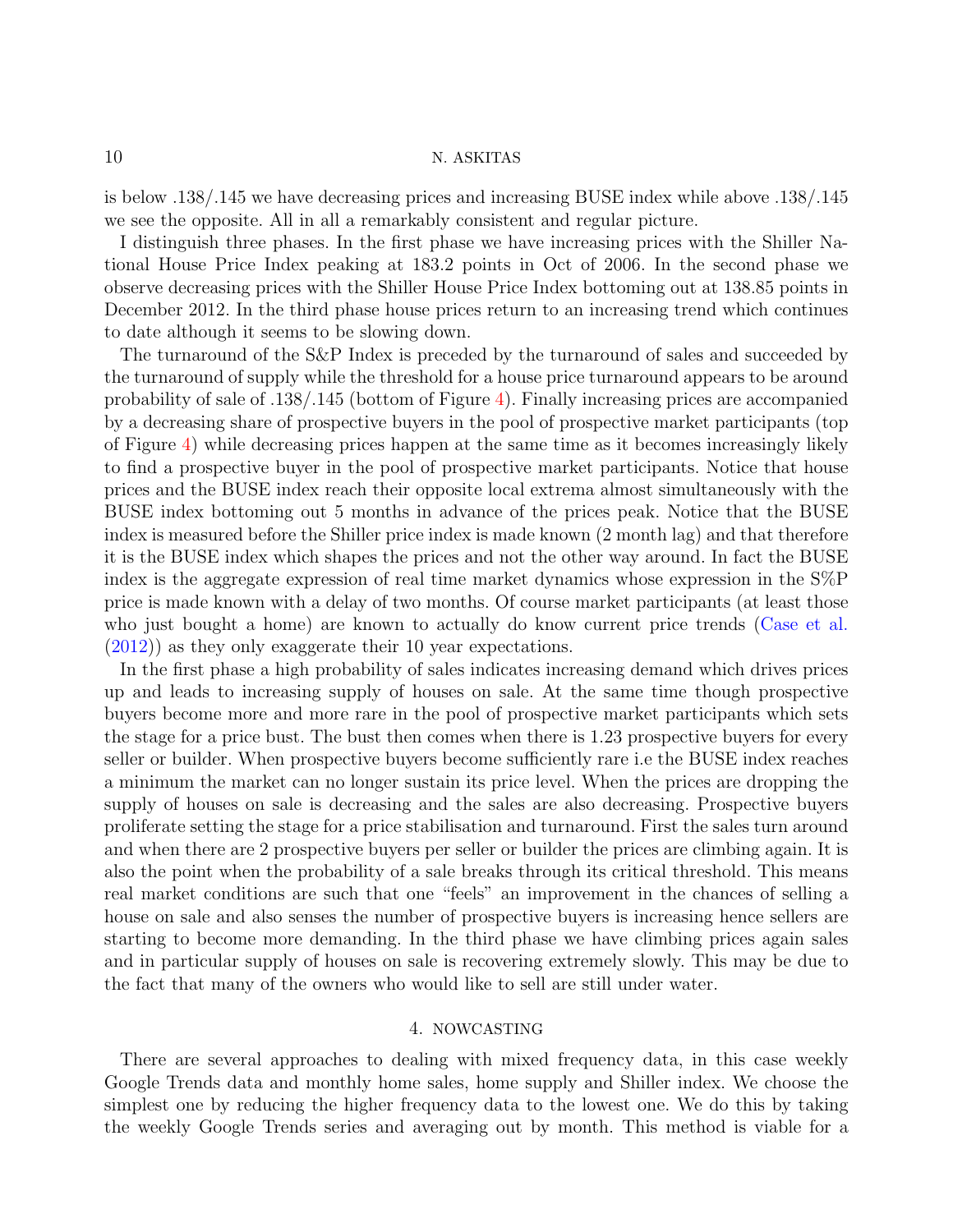|                   |                    |                    |                                  | NOWCASTING THE SHILLER US HOME PRICE INDEX USING GOOGLE TRENDS |
|-------------------|--------------------|--------------------|----------------------------------|----------------------------------------------------------------|
|                   | Р                  | $\boldsymbol{P}$   | ΛP                               | ΛP                                                             |
|                   | $\cot f$ ./p-value | $\cot f$ ./p-value | $\mathrm{coeff.}/p\text{-value}$ | $\cot f$ ./p-value                                             |
| - B               | $-37.269***$       |                    |                                  |                                                                |
|                   | (.000)             |                    |                                  |                                                                |
| $\tilde{B}$       |                    | $-44.064***$       |                                  |                                                                |
|                   |                    | (.000)             |                                  |                                                                |
| $\boldsymbol{p}$  |                    |                    | 21.321***                        |                                                                |
|                   |                    |                    | (.000)                           |                                                                |
| $\tilde{p}$       |                    |                    |                                  | 18.769***                                                      |
|                   |                    |                    |                                  | (.000)                                                         |
| const.            | $219.719***$       | $230.921***$       | $-3.149***$                      | $-2.821***$                                                    |
|                   | (.000)             | (.000)             | (.000)                           | (.000)                                                         |
| Adj. $R^2$        | $.658***$          | $.798***$          | $.592***$                        | $.872***$                                                      |
| No. of cases      | 139                | 139                | 138                              | 138                                                            |
| <b>BUSE</b> Index |                    |                    |                                  |                                                                |

forecasting practitioner as well since we can have a month measurement as soon as we have at least one weekly measurement in it. Figure [4](#page-10-0) suggest one should estimate at least two models. If  $P_i$  is the monthly National home Price Index (and  $\tilde{P}_i$  is its smoothing from Section [3\)](#page-9-0),  $B_i$ is the monthly BUSE index<sup>[5](#page-12-0)</sup> (and  $\tilde{B}_i$  is its smoothing) and  $p_i$  is the monthly probability that a house will be sold conditional on it being on sale (and  $\tilde{p}_i$  is its smoothing) then one should write down and estimate two equations:

$$
P_i = \alpha B_i + \beta \quad \text{and} \quad \Delta P_i = \gamma p_i + \delta \tag{4.1}
$$

The first one of these equations is based on the observation that the S&P Index is strongly and inversely correlated with the BUSE index and the second equation expresses what one observes in Figure [4](#page-10-0) namely that, analytically expressed  $\frac{dP}{dt} \cdot (p - \mu) > 0$  for some  $\mu$  close to .14 or so.

<span id="page-12-0"></span> $5T_0$  be more precise I first reduce the buy and sell Google series to monthly ones and then take 3 month moving averages since the S&P Index is also a three month moving average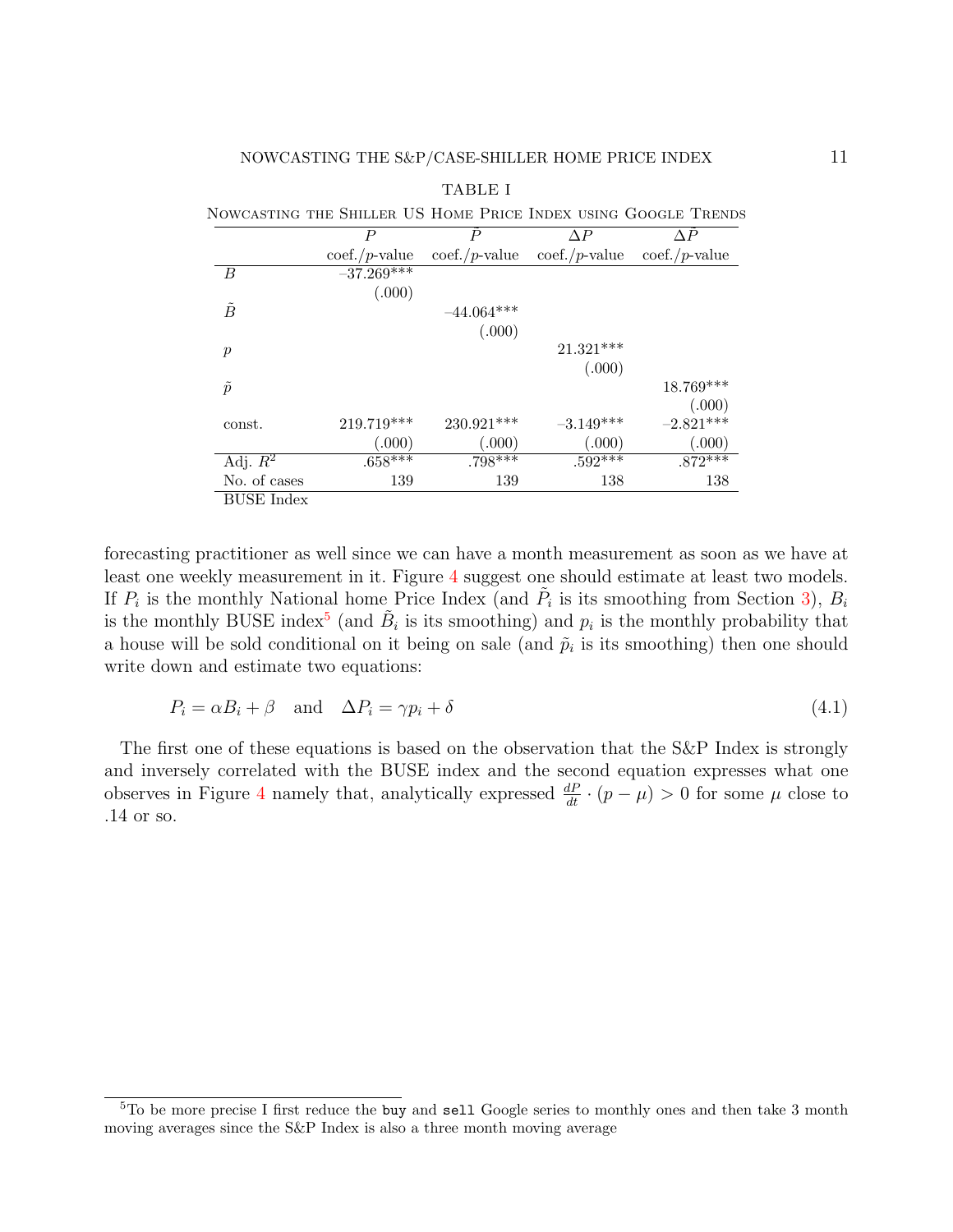I estimate the equations once for the three month moving averages and once for the smoothened series and the results of these regressions are listed in the table below. Notice that in the third model I estimate an equation  $\Delta P = 21.374p - 3.155$  which can be rewritten as  $\Delta P =$  $21.374(p-.14760924)$  allowing me to recover the turnaround threshold seen in Figure [4.](#page-10-0) Interestingly about 60% of the variance of  $\Delta P$  is explained by p−.14760924. In the smooth version in model 4, 87.3% of the variance of  $\Delta P$  is explained by  $\tilde{p}$  − .15. It is this last equation which made this observation possible which I do not know to have been made before. The first two models are the ones which convince us that the BUSE index will be interesting to monitor at least in the years ahead.

#### 5. CONCLUSIONS

<span id="page-13-6"></span>I used the ratio of buy to sell Google searches in the Google category Real Estate and showed that one can thus nowcast the S&P Home Price Index by means of the BUSE index. The index can also be used to better understand the dynamics of supply and demand in the US housing market. Prices are formed based on beliefs, expectations and a host of intangibles. In a highly connected world these often spread in an epidemiological manner. They are shaped by the aggregate buzz of an always on ambient backdrop of pessimism or optimism. Fundamental factors like mortgage interest rates, underwriting standards, short terms interest rates etc also influence the market of course but ultimately for any values of these one can observe how prices create ambient sentiment and how the latter feeds into the market and its price formation processes. I am of course just painting a macro picture because I only have access to aggregate data but one can only imagine the deep and profound insights of market behaviour which could be gained with access to micro data where the techniques in [Varian](#page-14-0) [\(2014\)](#page-14-0) could come to use.

The Google BUSE index explains about 70% of the housing price variation and I am aware that if it becomes part of the toolkit of market participants it will become just another factor shaping strategic behaviour in that market. That may well change its effectiveness but it will certainly make for a more informed understanding of market dynamics and applicable strategies and may help home buyers and sellers better understand the often seemingly puzzling market dynamics.

#### REFERENCES

<span id="page-13-2"></span>ASKITAS, N. (2015): "Calling the Greek Referendum on the Nose with Google Trends," SSRN.

- <span id="page-13-1"></span>ASKITAS, N. AND K. F. ZIMMERMANN (2011): "Detecting Mortgage Delinquencies," IZA Discussio Paper Series, No 5895.
- <span id="page-13-0"></span> $-$  (2015): "The internet as a data source for advancement in social sciences," International Journal of Manpower, 36, 2–12.
- <span id="page-13-7"></span>Case, K. E., R. J. Shiller, and A. K. Thompson (2012): "What Have They Been Thinking? Home Buyer Behavior in Hot and Cold Markets," Cowles Foundation Discussion Paper.

<span id="page-13-5"></span><span id="page-13-3"></span>CHOI, H. AND H. VARIAN (2012): "Predicting the Present with Google Trends," *Economic Record*, 88, 2–9. Hanau, A. (1928): "Die Prognose der Schweinepreise," Vierteljahrshefte zur Konjunkturforschung, 47.

<span id="page-13-4"></span>KAHNEMAN, D. AND A. TVERSKY (1979): "Prospect Theory: An Analysis of Decision under Risk," *Econo*metrica, 47, 263–292.